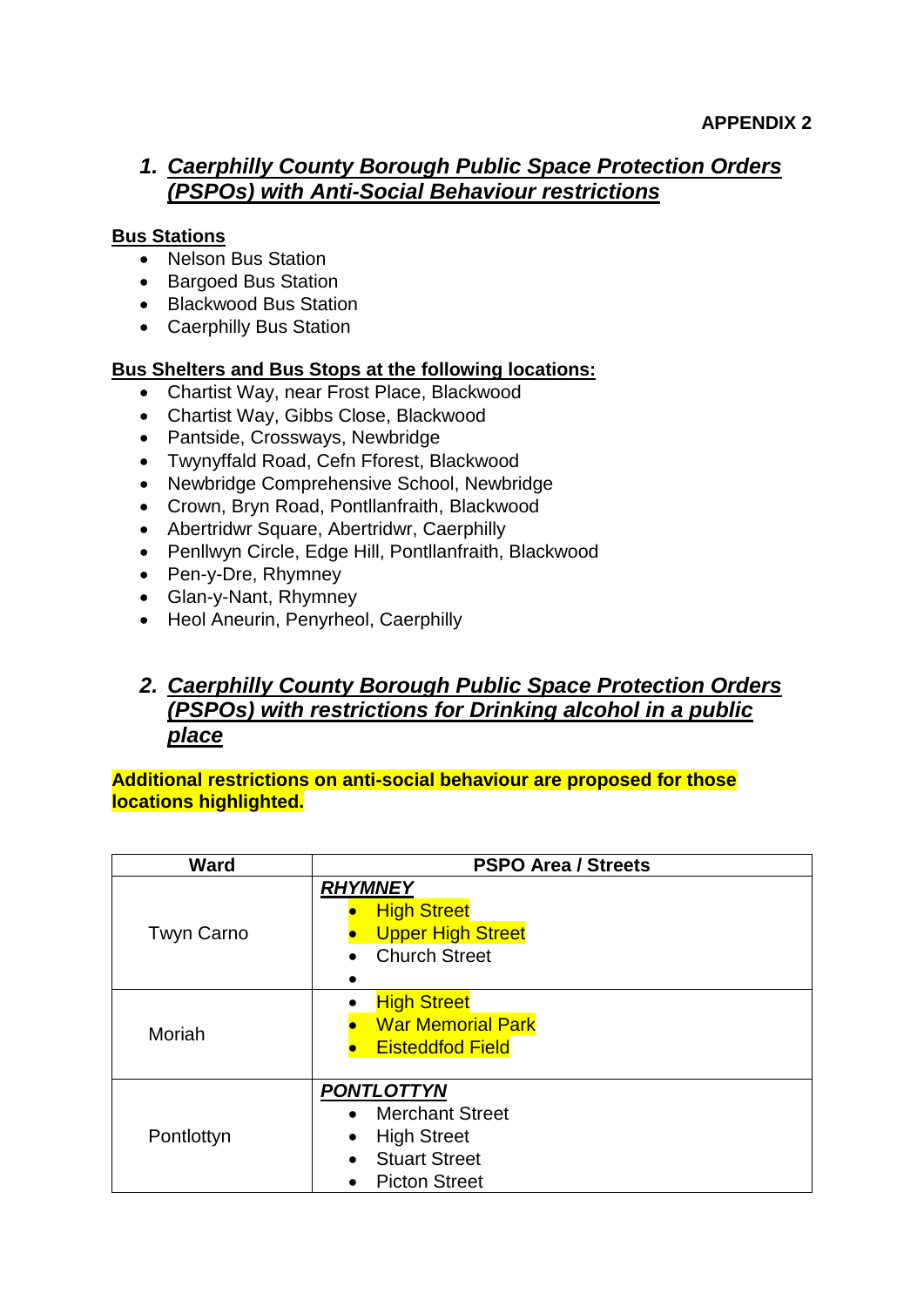|                  | <b>School Street</b><br>$\bullet$                                                                              |  |  |
|------------------|----------------------------------------------------------------------------------------------------------------|--|--|
|                  | <b>River Road</b>                                                                                              |  |  |
|                  | <b>The Recreation Ground</b>                                                                                   |  |  |
|                  | <b>Railway Station</b>                                                                                         |  |  |
|                  |                                                                                                                |  |  |
|                  | <b>FOCHRIW</b>                                                                                                 |  |  |
|                  | The Grove and adjoining land including the youth                                                               |  |  |
|                  | shelter and kick wall area                                                                                     |  |  |
| Darran Valley    | Pontlottyn Road                                                                                                |  |  |
|                  | • Land surrounding Fochriw Community Centre                                                                    |  |  |
|                  | Cae Glas Newydd and its rear lanes                                                                             |  |  |
|                  | Car park at Cae Glas Newydd                                                                                    |  |  |
|                  | Length of Commercial Street from Bedwellty Road<br>$\bullet$                                                   |  |  |
|                  | junction including                                                                                             |  |  |
|                  | Bedwellty Road (at traffic lights)<br>$\bullet$                                                                |  |  |
|                  | All junctions and access points to following side<br>$\bullet$                                                 |  |  |
|                  | roads and access lanes along the length of                                                                     |  |  |
|                  | <b>Commercial Street:</b>                                                                                      |  |  |
|                  | School Street, Cwrt Coch Street, Elm Street,<br>$\bullet$<br>Church Street, George Street, James Street, Byron |  |  |
| Aberbargoed      | Road (both sides of Commercial Street included)                                                                |  |  |
|                  | Also to all alleyways and access points to back                                                                |  |  |
|                  | lanes along full length of Commercial Street                                                                   |  |  |
|                  |                                                                                                                |  |  |
|                  | <u>BRITANNIA</u>                                                                                               |  |  |
|                  | Angel Lane                                                                                                     |  |  |
|                  | <b>Britannia Walk</b>                                                                                          |  |  |
|                  | <b>Salway Avenue</b>                                                                                           |  |  |
|                  | <b>Farm View</b>                                                                                               |  |  |
|                  | <b>BARGOED</b>                                                                                                 |  |  |
|                  | <b>Lower High Street</b>                                                                                       |  |  |
|                  | <b>Upper High Street</b>                                                                                       |  |  |
|                  | <b>High Street</b>                                                                                             |  |  |
|                  | <b>Heolddu Road</b>                                                                                            |  |  |
| <b>Bargoed</b>   | <b>McDonnell Road</b>                                                                                          |  |  |
|                  | <b>Hanbury Road</b>                                                                                            |  |  |
|                  | <b>The Square, Bargoed</b>                                                                                     |  |  |
|                  | Children's Playground, Ilancayo Street                                                                         |  |  |
|                  |                                                                                                                |  |  |
|                  | <b>GILFACH</b>                                                                                                 |  |  |
| Gilfach          | <b>Commercial Street, Gilfach</b>                                                                              |  |  |
|                  | Vere Street, Gilfach                                                                                           |  |  |
|                  |                                                                                                                |  |  |
|                  | <b>GELLIGAER</b>                                                                                               |  |  |
|                  | <b>Castle Hill</b>                                                                                             |  |  |
| <b>St Cattwg</b> | <b>St Cattwgs Avenue</b>                                                                                       |  |  |
|                  | <b>Heol Edward Lewis</b>                                                                                       |  |  |
|                  |                                                                                                                |  |  |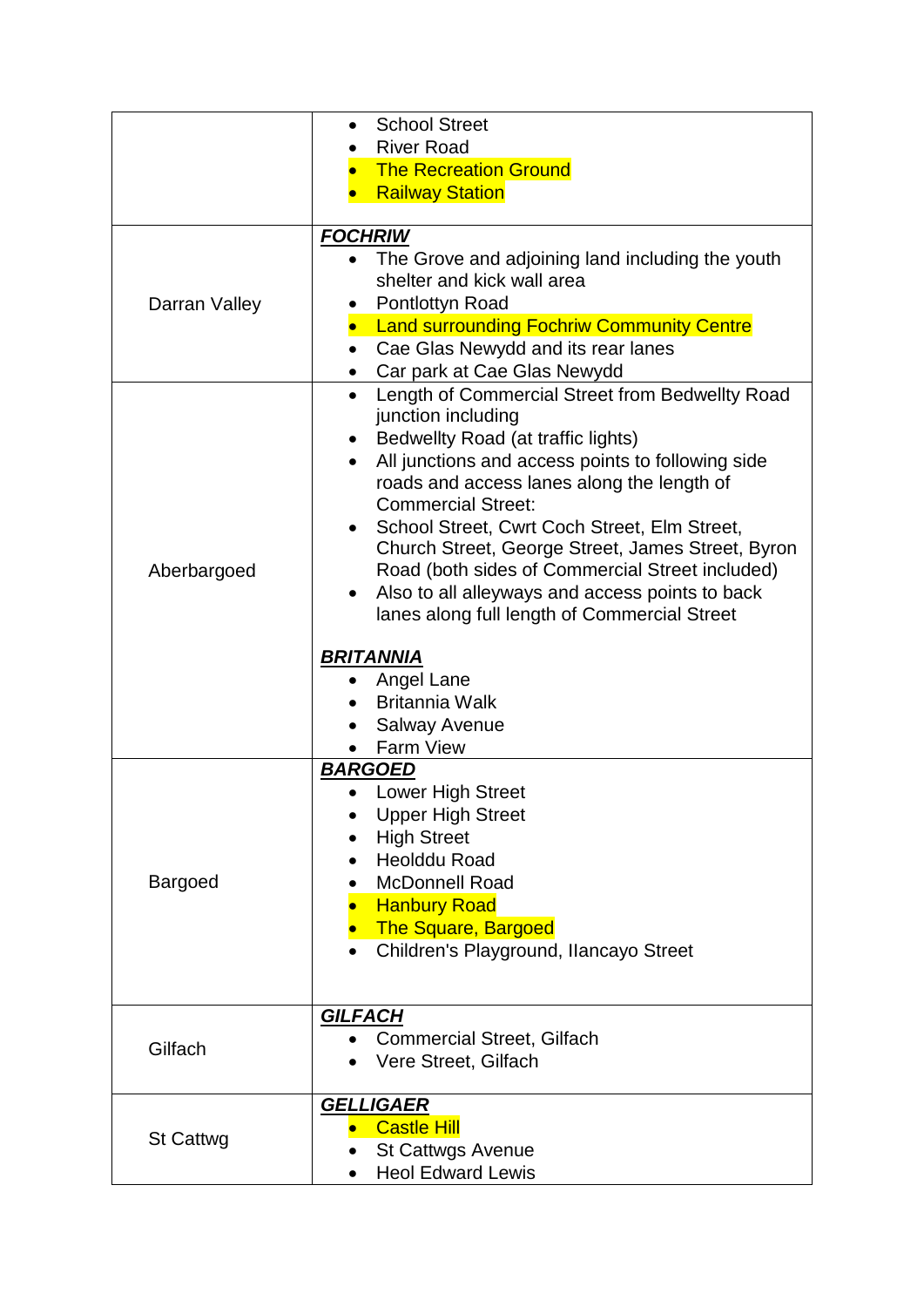|                      | Oxford Street including subway connecting with                                                                                                                                                                                                                                                                                                                                                                                                                                                                                                                                                                                                                                                                                                                                                                                                                                              |  |  |
|----------------------|---------------------------------------------------------------------------------------------------------------------------------------------------------------------------------------------------------------------------------------------------------------------------------------------------------------------------------------------------------------------------------------------------------------------------------------------------------------------------------------------------------------------------------------------------------------------------------------------------------------------------------------------------------------------------------------------------------------------------------------------------------------------------------------------------------------------------------------------------------------------------------------------|--|--|
|                      | <b>Castle Hill</b>                                                                                                                                                                                                                                                                                                                                                                                                                                                                                                                                                                                                                                                                                                                                                                                                                                                                          |  |  |
|                      | <b>PENPEDAIRHEOL</b><br>Llwyn Onn<br>The Square<br><b>Hospital Road</b><br>Pengam Road from the Square to its junction with<br><b>Haulwen Road</b><br>Pengam Road from the Square to its junction with<br>Glyngaer Road<br>Hengoed Road from the Square to its junction with<br><b>Rolls Avenue</b><br>Rear lane running parallel with Hengoed Road<br>$\bullet$<br>between Hospital Road and Berthanllwyd Street                                                                                                                                                                                                                                                                                                                                                                                                                                                                           |  |  |
| Hengoed              | Footpath/cycleway adjoining A469<br>$\bullet$                                                                                                                                                                                                                                                                                                                                                                                                                                                                                                                                                                                                                                                                                                                                                                                                                                               |  |  |
| Pengam               | <b>Orchard Lane</b><br>$\bullet$<br><b>Hodges Crescent</b><br><b>Britannia Terrace</b><br><b>Britannia Villas</b><br><b>The Ecopark</b>                                                                                                                                                                                                                                                                                                                                                                                                                                                                                                                                                                                                                                                                                                                                                     |  |  |
| <b>Ystrad Mynach</b> | <b>YSTRAD MYNACH TOWN CENTRE</b><br>Commercial Street and all rear lanes and access<br>lanes adjoining Commercial Street<br>Central Street and all rear lanes and access lanes<br>adjoining<br>Church Street and all rear lanes and access lanes<br>adjoining<br>Lisburn Road and all rear lanes and access lanes<br>adjoining<br>Oakfield Road and all rear lanes and access lanes<br>adjoining<br>Lewis Street and all rear lanes and access lanes<br>adjoining<br><b>Junction Lewis Street/Bedwlwyn Street</b><br>$\bullet$<br>Bedwlwyn Street and all rear lanes and access<br>lanes adjoining<br>Junction at Bedwlwyn Street and Bedwlwyn Road<br>Bedwlwyn Road and all rear lanes and access<br>lanes adjoining<br>Davies Street and all rear lanes and access lanes<br>adjoining<br>Footpath/cycleway adjoining A469<br>Pengam Road and all rear lanes and access lanes<br>adjoining |  |  |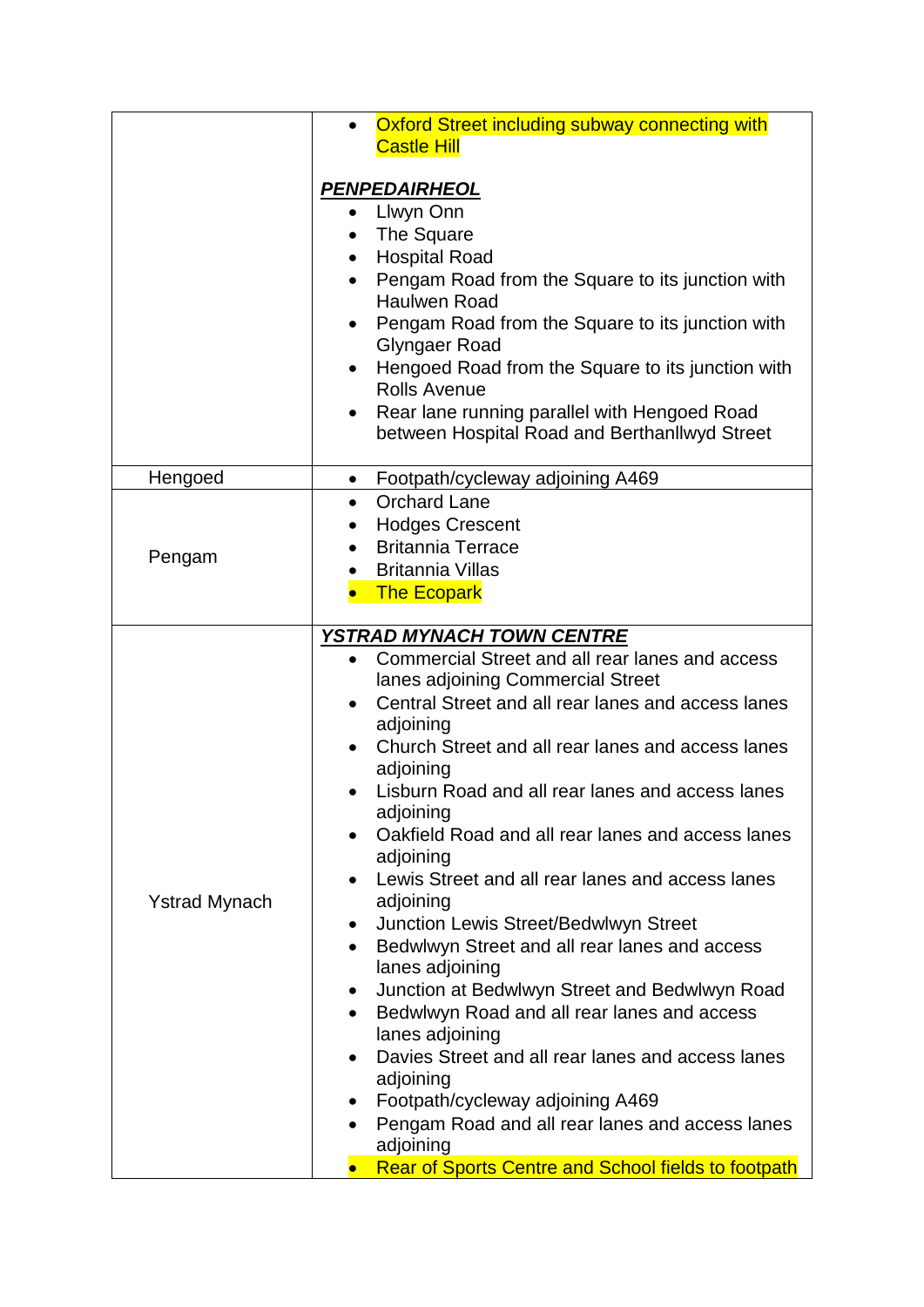|              | All School grounds and all rear lanes and access<br>lanes adjoining<br>A472 to junction with Lewis Street                                                                                                                                                                                                                                                                                                                                                                                                                                                                                                                                                                                                                                                                                                             |
|--------------|-----------------------------------------------------------------------------------------------------------------------------------------------------------------------------------------------------------------------------------------------------------------------------------------------------------------------------------------------------------------------------------------------------------------------------------------------------------------------------------------------------------------------------------------------------------------------------------------------------------------------------------------------------------------------------------------------------------------------------------------------------------------------------------------------------------------------|
| New Tredegar | <b>NEW TREDEGAR</b><br>• Commercial Street<br><b>James Street</b><br><b>Tredegar Road</b><br><b>PHILLIPSTOWN</b><br><b>Derlwyn Street and its rear lanes</b><br>Penrhyn Terrace and its rear lanes<br>Fothergills Road and its rear lanes<br><b>Jones Street</b><br><b>Footpaths and steps connecting Derlwyn Street,</b><br><b>Jones Street, Penrhyn Terrace and Fothergills</b><br>Road<br><b>Fernhill Terrace and its rear lanes</b><br>Cefn Rhychdir Road and its rear lanes<br>$\bullet$<br><b>Pritchard Terrace and its rear lanes</b><br>Meadow Terrace and its rear lanes<br>Dafolog Terrace and its rear lanes<br>Farm Terrace and its rear lanes<br>Land surrounding Phillipstown Community Centre<br>Car park adjacent to Phillipstown Community<br>Centre<br>Grassed area on Bedlwyn Road<br>Bedlwyn Road |

| Ward      | <b>PSPO Area / Streets</b>                                                                                                                                                                                                                                                                                                                            |  |  |  |
|-----------|-------------------------------------------------------------------------------------------------------------------------------------------------------------------------------------------------------------------------------------------------------------------------------------------------------------------------------------------------------|--|--|--|
| Argoed    |                                                                                                                                                                                                                                                                                                                                                       |  |  |  |
| Blackwood | <b>BLACKWOOD</b><br><b>Bloomfield Road</b>                                                                                                                                                                                                                                                                                                            |  |  |  |
|           | <b>Pentwyn Road</b><br><b>Cefn Road</b><br><b>High Street</b><br><b>Woodbine Road</b><br><b>Wesley Road</b><br><b>Hall Street</b><br>George Street and its rear access lanes<br>William Street and its rear access lanes<br>Bridge Street and its rear access lanes<br><b>David Street</b><br><b>Thorncombe Road</b><br>Playground at Thorncombe Road |  |  |  |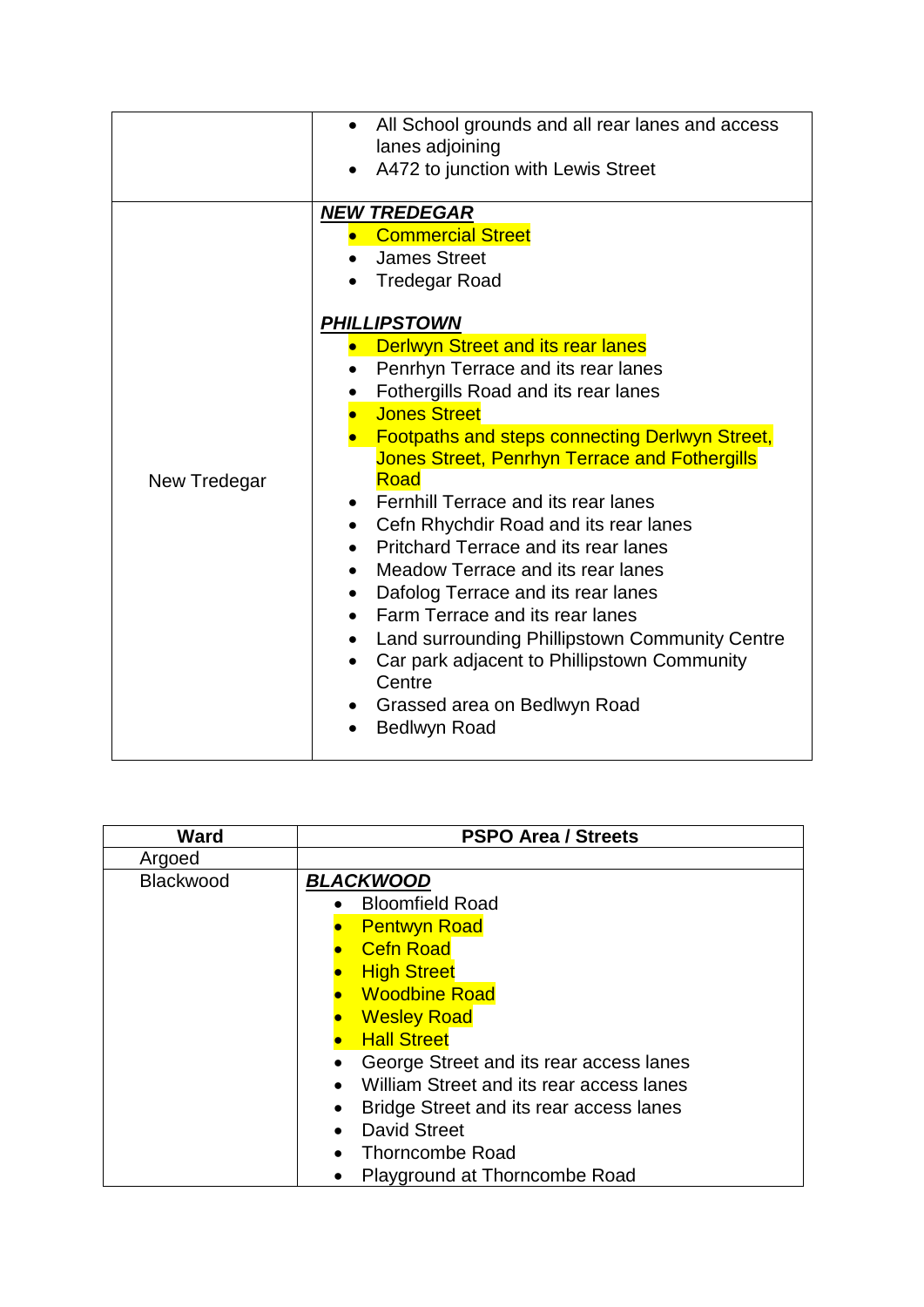|                     | <b>Homeland Place</b><br>$\bullet$                   |  |  |
|---------------------|------------------------------------------------------|--|--|
|                     | <b>Gravel Lane</b>                                   |  |  |
|                     | <b>Garfield Street</b><br>$\bullet$                  |  |  |
|                     | <b>Playground at end of Garfield Street</b>          |  |  |
|                     | Ladysmith Road<br>$\bullet$                          |  |  |
|                     | <b>Albion Terrace</b><br>$\bullet$                   |  |  |
|                     | Land off Hall Street and the Citizen's Advice Bureau |  |  |
|                     | Car Park                                             |  |  |
|                     | <b>Bus Station</b><br>$\bullet$                      |  |  |
|                     | Thornecombe Road No. 1 Car Park                      |  |  |
|                     | $\bullet$<br>Thornecombe Road No. 2 Car Park         |  |  |
|                     | $\bullet$<br>Thomecombe Road No. 3 Car Park          |  |  |
|                     | $\bullet$                                            |  |  |
|                     | <b>High Street Car Park</b><br>$\bullet$             |  |  |
|                     | <b>Cliff Road Car Park</b><br>$\bullet$              |  |  |
|                     | Car Park adjacent Red Lion, High Street<br>$\bullet$ |  |  |
|                     | <b>Wesley Road Car Park</b>                          |  |  |
|                     | <b>Woodbine Road Car Park</b>                        |  |  |
|                     | <b>Bus Station Car Park</b>                          |  |  |
|                     | <b>Gordon Road</b><br>$\bullet$                      |  |  |
|                     | The Park, Libanus Fields                             |  |  |
|                     | <b>Showfield, Greenwood Road</b><br>$\bullet$        |  |  |
|                     | Sunnybank Road<br>$\bullet$                          |  |  |
|                     | <b>Twynyffald Road</b>                               |  |  |
|                     | <b>Ty-Isha Terrace</b><br>$\bullet$                  |  |  |
|                     | <b>Bryn Road</b>                                     |  |  |
|                     | <b>Apollo Way Estate</b>                             |  |  |
|                     | Apollo Way<br>$\bullet$                              |  |  |
|                     | <b>Chartist Way</b><br>$\bullet$                     |  |  |
|                     | Gibbs Close<br>$\bullet$                             |  |  |
|                     | <b>Palmer Place</b>                                  |  |  |
|                     | <b>Waunllwyn Crescent</b>                            |  |  |
|                     | <b>Parfitt Place</b>                                 |  |  |
|                     | <b>Croeso Square</b>                                 |  |  |
|                     |                                                      |  |  |
| <b>Cefn Fforest</b> | <b>CEFN FFOREST</b>                                  |  |  |
|                     | <b>Welfare Ground</b>                                |  |  |
|                     | <b>Bryn Road</b>                                     |  |  |
|                     | The Square, Cefn Fforest Avenue                      |  |  |
|                     | <b>Twyn Gardens</b>                                  |  |  |
| Crumlin             | <b>CROSPENMAEN</b>                                   |  |  |
|                     | Football field at end of Meadow Walk, Overdale       |  |  |
|                     | Walk, Grove Walk, Shelley Close, Byron Place,        |  |  |
|                     | <b>Cherry Grove and Williow Park</b>                 |  |  |
|                     | <b>TRINANT</b>                                       |  |  |
|                     | <b>Trinant Terrace</b>                               |  |  |
| Penmaen             | <b>OAKDALE</b>                                       |  |  |
|                     | <b>Oakdale Square</b>                                |  |  |
|                     | <b>Central Buildings</b>                             |  |  |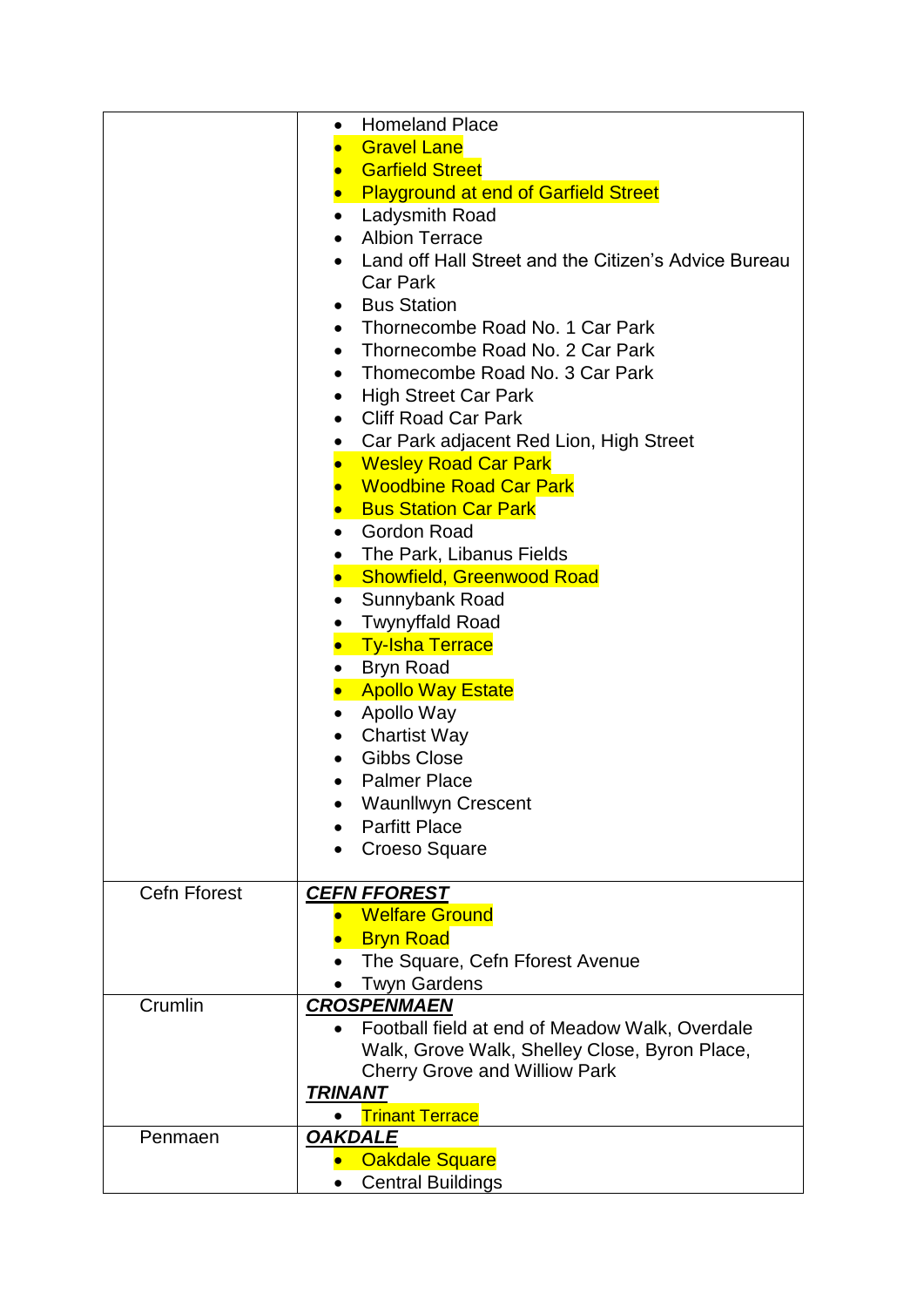|                   | <b>Aberconwy Place</b><br>$\bullet$                     |  |  |  |
|-------------------|---------------------------------------------------------|--|--|--|
|                   | <b>Central Avenue</b>                                   |  |  |  |
|                   | <b>Park Terrace</b><br>$\bullet$                        |  |  |  |
|                   | <b>St David's Avenue</b><br>$\bullet$                   |  |  |  |
|                   | Footpath between Cliff Road and St David's Avenue       |  |  |  |
| Pontllanfraith    | <b>PENLLWYN</b>                                         |  |  |  |
|                   | <b>St Sannan Road</b><br>$\bullet$                      |  |  |  |
|                   | <b>Heol Trelyn</b><br>۰                                 |  |  |  |
|                   | Mynyddislwyn Close                                      |  |  |  |
|                   | Highmead<br>$\bullet$                                   |  |  |  |
|                   | Penymead<br>$\bullet$                                   |  |  |  |
|                   | <b>Rhymney Close</b>                                    |  |  |  |
|                   | <b>Broadmead</b><br>$\bullet$                           |  |  |  |
|                   | Fleur de Lys Avenue                                     |  |  |  |
|                   | <b>PONTLLANFRAITH</b>                                   |  |  |  |
|                   | Newbridge Road and its rear lanes<br>$\bullet$          |  |  |  |
|                   | <b>Brookfield Road</b><br>$\bullet$                     |  |  |  |
|                   | <b>Llanarth Road</b>                                    |  |  |  |
|                   | Islwyn Terrace and its rear lanes                       |  |  |  |
|                   | <b>Musselwhite Court</b><br>$\bullet$                   |  |  |  |
|                   | Millbrook Road<br>$\bullet$                             |  |  |  |
|                   | <b>Islwyn Park</b><br>$\bullet$                         |  |  |  |
|                   | Courthouse Car Park off Blackwood Road                  |  |  |  |
| Crosskeys         | <b>CROSSKEYS</b>                                        |  |  |  |
|                   | <b>Waunfawr Park</b>                                    |  |  |  |
|                   | Gladstone Street from junction with Cobden Street       |  |  |  |
|                   | <b>Cobden Street</b>                                    |  |  |  |
|                   | <b>Waunfawr Road</b>                                    |  |  |  |
|                   | The Footpath surrounding Waunfawr Path and              |  |  |  |
|                   | allotments leading to GladstoneStreet                   |  |  |  |
|                   | <b>Entrance to Pandy Park</b>                           |  |  |  |
|                   | Gladstone Street to cycleway entrance                   |  |  |  |
|                   | Length of cycleway alongside Waunfawr Park<br>$\bullet$ |  |  |  |
| Abercarn          | <b>ABERCARN</b>                                         |  |  |  |
|                   | <b>High Street</b>                                      |  |  |  |
|                   | Distillery area                                         |  |  |  |
|                   |                                                         |  |  |  |
|                   | <b>CWMCARN</b><br>Jamesville                            |  |  |  |
|                   | <b>Newport Road</b>                                     |  |  |  |
|                   | <b>Chapel Farm subway</b>                               |  |  |  |
|                   | Grandstand, Abercarn Welfare Ground                     |  |  |  |
| <b>Risca East</b> | <b>RISCA</b>                                            |  |  |  |
|                   | <b>Mill Street</b>                                      |  |  |  |
|                   |                                                         |  |  |  |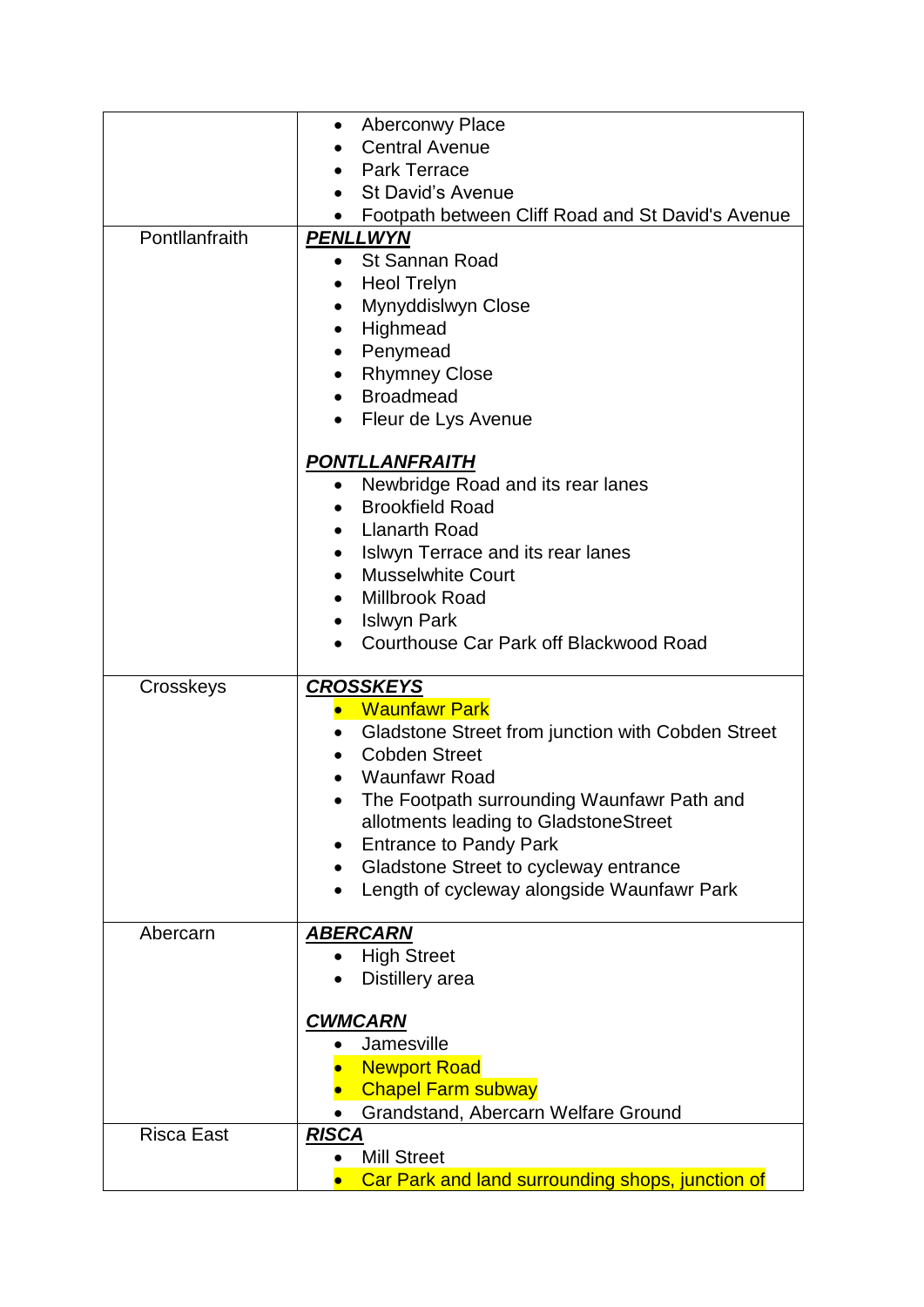|                   | <b>Elm Drive and Holly Road, Ty Sign</b><br>Car Park and land surrounding shops, area<br>bounded by Elm Drive, Aster Close and<br>Thistle Way<br><b>Elm Drive</b><br>Manor Way                                                                                                                                                                         |
|-------------------|--------------------------------------------------------------------------------------------------------------------------------------------------------------------------------------------------------------------------------------------------------------------------------------------------------------------------------------------------------|
| <b>Risca West</b> | <b>Tredegar Street</b><br><b>Commercial Street</b><br>Danygraig Road including land under the flyover<br>carrying the A467<br><b>Tredegar Grounds, Risca Park</b><br>Lane linking Sarn Place to St Mary's Street<br>Lane to the rear of Commercial Street, Pontymister<br>Park Road<br><b>Station Road</b><br><b>Fields Road</b><br><b>Baths Field</b> |

| <b>Ward</b> | <b>PSPO Area / Streets</b>                                                                                                                                                                                                                                                                                                                                                                                                                                                                                       |  |  |
|-------------|------------------------------------------------------------------------------------------------------------------------------------------------------------------------------------------------------------------------------------------------------------------------------------------------------------------------------------------------------------------------------------------------------------------------------------------------------------------------------------------------------------------|--|--|
| Llanbradach | LLANBRADACH<br>Oak Terrace and its rear lanes<br><b>Station Road</b><br>Car Park at the corner of Oak Terrace and Station<br>Road<br><b>The Square</b><br>High Street and its rear lanes<br><b>Llanbradach Park</b>                                                                                                                                                                                                                                                                                              |  |  |
| Aber Valley | <u>ABERTRIDWR</u><br><b>The Square</b><br><b>High Street (from The Square to its junction with</b><br><b>Brook Street)</b><br>Church Road (from The Square to its junction with<br><b>Tridwr Road)</b><br>Clos Morgan Gruffydd<br><b>Thomas Street (from The Square to injunction with</b><br><b>Cross Street and Kings Close)</b><br>King Street (from injunction with Kings Close to High<br>Street)<br>Tridwr Road (to injunction with Ilan Road)<br>$\bullet$<br><b>Kings Close</b><br><b>William Street</b> |  |  |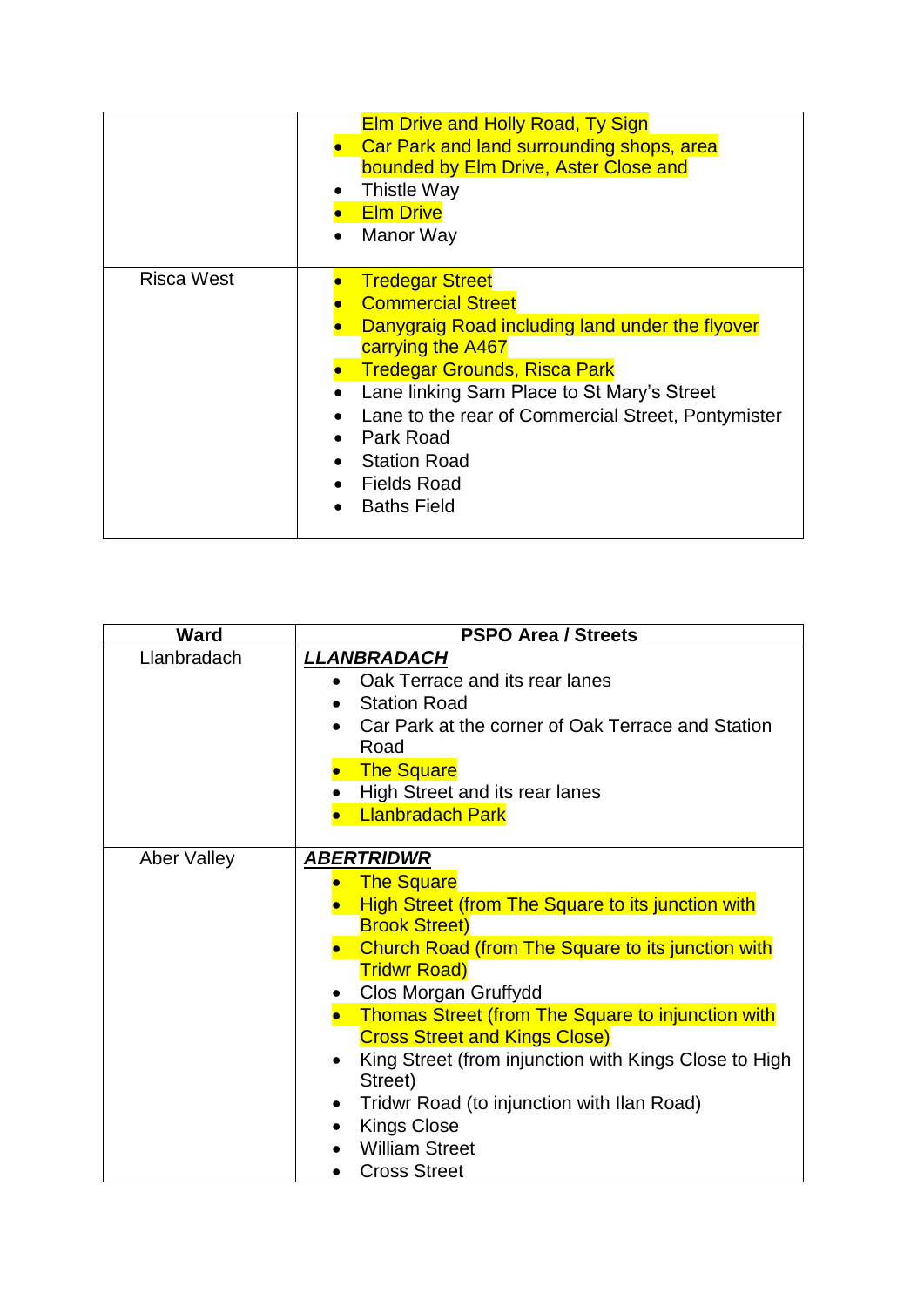|              | <b>Plas Nant</b>                                                                        |  |  |  |
|--------------|-----------------------------------------------------------------------------------------|--|--|--|
|              | Farm Close                                                                              |  |  |  |
| Penyrheol    | PENYRHEOL, CAERPHILLY                                                                   |  |  |  |
|              | <b>Troed y Bryn</b>                                                                     |  |  |  |
|              | <b>Bryntirion</b>                                                                       |  |  |  |
|              | <b>Rhiw Fach</b>                                                                        |  |  |  |
|              | <b>Heol Tir Gibbon</b>                                                                  |  |  |  |
|              | <b>Tir Coed</b>                                                                         |  |  |  |
|              | <b>Bryn Glas</b>                                                                        |  |  |  |
|              | Gelli Deg                                                                               |  |  |  |
|              | <b>Pleasant Place</b><br>$\bullet$                                                      |  |  |  |
|              | <b>Bryn Teg</b>                                                                         |  |  |  |
|              | Maes Hir                                                                                |  |  |  |
|              | Cae Glas                                                                                |  |  |  |
|              | Heol Aneurin from its junction with the B4263 to its                                    |  |  |  |
|              | junction with Heol Tir Gibbon                                                           |  |  |  |
|              | <b>Penyrheol Park</b>                                                                   |  |  |  |
|              | <b>Car Park rear of Penyrheol Park</b>                                                  |  |  |  |
|              | Area surrounding shops at Heol Aneurin, Penyrheol<br>from Glan Ffrwd to Heol-Y- Gogledd |  |  |  |
|              | <b>Station Terrace</b>                                                                  |  |  |  |
|              |                                                                                         |  |  |  |
|              | <b>HENDREDENNY ESTATE, CAERPHILLY</b>                                                   |  |  |  |
|              | Groeswen Road                                                                           |  |  |  |
|              | <b>Raglan Court</b>                                                                     |  |  |  |
|              | Groeswen Drive at junction with Groeswen Road<br><b>Entrance to Pembroke Court</b>      |  |  |  |
|              | <b>Monmouth Court</b>                                                                   |  |  |  |
|              |                                                                                         |  |  |  |
| Morgan Jones | <b>CAERPHILLY</b>                                                                       |  |  |  |
|              | <b>Piccadilly Square</b>                                                                |  |  |  |
|              | Mill Road and its rear lanes from its junction with                                     |  |  |  |
|              | Piccadilly Square to its junction                                                       |  |  |  |
|              | with Churchill Park                                                                     |  |  |  |
|              | <b>Morgan, Jones Park</b>                                                               |  |  |  |
|              | <b>Crescent Road Car Park</b>                                                           |  |  |  |
|              | <b>Castle Street</b>                                                                    |  |  |  |
|              | St. Cenydd Road                                                                         |  |  |  |
|              |                                                                                         |  |  |  |
|              | <b>CHURCHILL PARK, CAERPHILLY</b>                                                       |  |  |  |
|              | Lewis Drive and its rear lanes<br>Howard Drive and its rear lanes                       |  |  |  |
|              | Dyfed Drive and its rear lanes                                                          |  |  |  |
|              | Davies Drive and its rear lanes                                                         |  |  |  |
|              | Dylan Drive and its rear lanes<br>$\bullet$                                             |  |  |  |
|              | <b>Footpath from Lewis Drive to Pontygwindy Industrial</b>                              |  |  |  |
|              | <b>Estate</b>                                                                           |  |  |  |
|              | Footpath to the rear of Dylan Drive                                                     |  |  |  |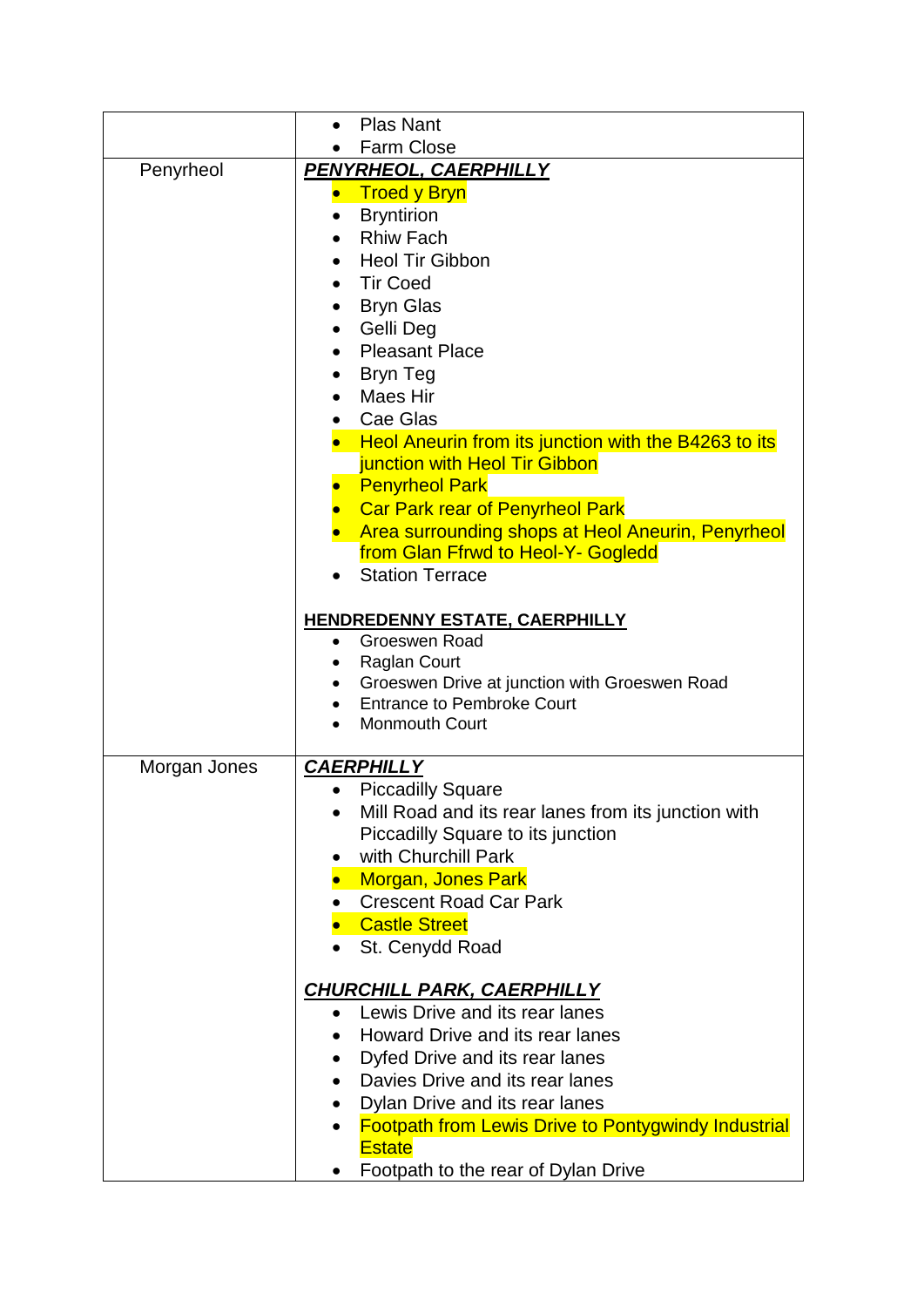| St Martin's                      | Dafydd Williams Park and grounds surrounding<br><b>Caerphilly Castle</b><br><b>Caerphilly Bus Station</b><br>Railway Terrace<br><b>Station Terrace</b><br><b>Twyn Car Park</b><br>Play area rear of Bartlett Street<br>Cenotaph Area<br><b>Twyn Square</b><br><b>Station Square</b><br>Cardiff Road and its rear lanes south of its junction<br>with St Martin's Road and King<br><b>Edward Avenue</b><br><b>Castle Street</b><br><b>Clive Street</b><br><b>Pentrebane Street</b><br><b>Stockland Street</b><br><b>St Fagans Street</b><br><b>Park Lane</b><br><b>Bradford Street and its rear lanes</b><br><b>Clifton Street</b><br><b>White Street and its rear lanes</b><br><b>Station Terrace</b><br>Bartlett Street and its rear lanes (from its junction<br>with White Street to Cardiff Read)<br><b>Broomfield Street and its rear lanes</b><br><b>Windsor Street and its rear lanes</b><br><b>Salop Street and its rear lanes</b><br><b>Market Street</b> |
|----------------------------------|-------------------------------------------------------------------------------------------------------------------------------------------------------------------------------------------------------------------------------------------------------------------------------------------------------------------------------------------------------------------------------------------------------------------------------------------------------------------------------------------------------------------------------------------------------------------------------------------------------------------------------------------------------------------------------------------------------------------------------------------------------------------------------------------------------------------------------------------------------------------------------------------------------------------------------------------------------------------|
| Bedwas,<br>Trethomas &<br>Machen | <b>BEDWAS</b><br><b>Church Street and its rear lanes</b><br><b>Children's Park and grassed area adjoining the</b><br>police station<br><b>St Mary Street and its rear lanes</b><br>St Catherine's Close and lanes at the rear<br><b>TRETHOMAS</b><br>Cenotaph and surrounding area<br><b>Navigation Street</b><br><b>Newport Road and lanes leading to Bryn y Fran</b><br><b>Avenue and Heol yr Ysgol</b><br>• Parade of shops at Llanfabon Drive including the<br>rear lane joining The Bryn<br>Waste land at the rear of Llanfabon Drive and Bryn                                                                                                                                                                                                                                                                                                                                                                                                               |